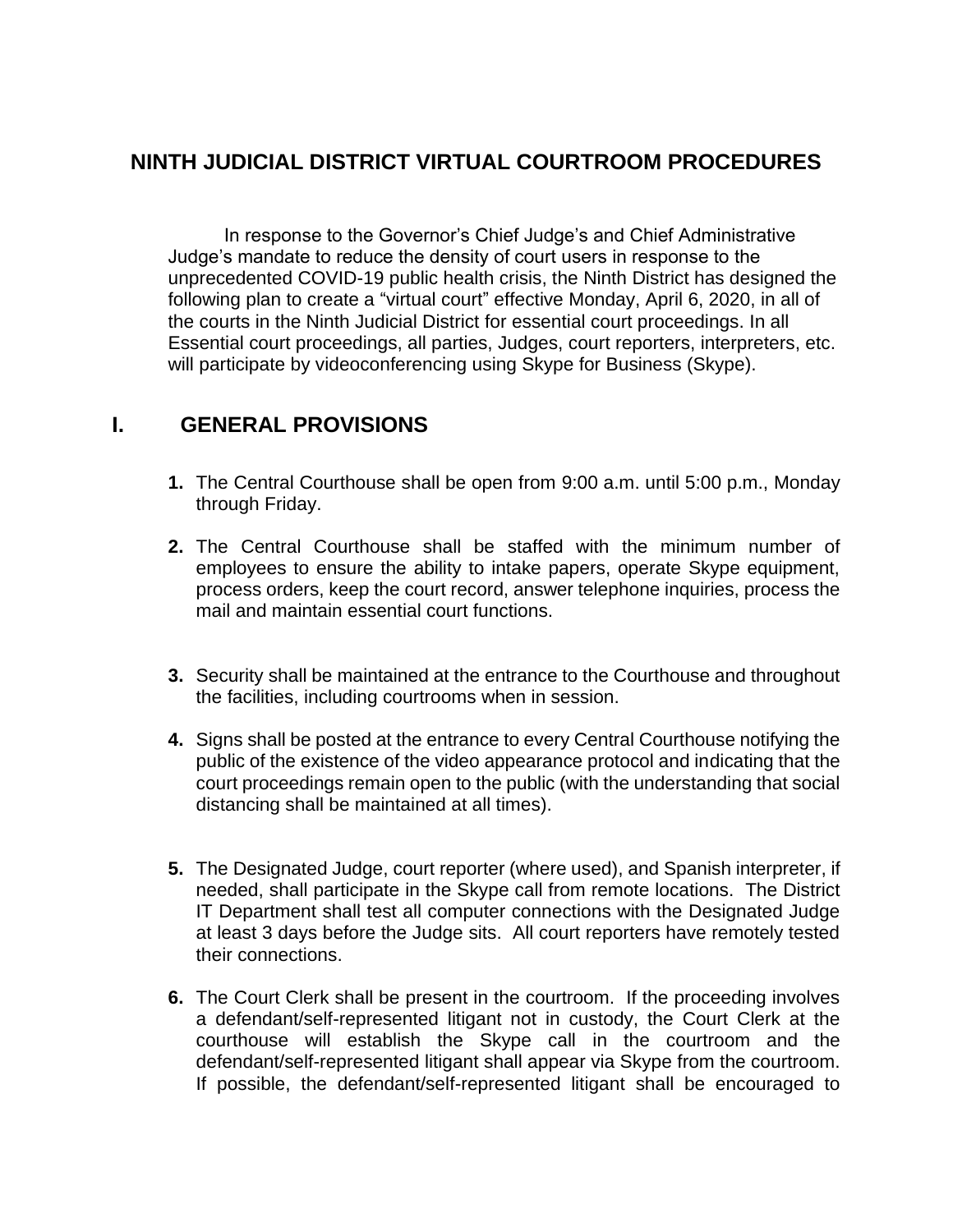appear by Skype video remotely. Each courtroom shall have a dedicated phone as backup.

- **7.** The press/public shall be permitted in a designated location in the Courthouse and have access to video and audio of the proceeding. Press inquiries shall be directed in writing to the Administrative/Supervising Judge prior to the proceeding. The presiding judge shall have the ultimate determination as to whether cameras will be allowed in the virtual courtroom, applying existing laws and rules.
- **8.** If the defendant/litigant requires the use of an interpreter, the Clerk shall contact the Language Line for languages other than Spanish.
- **9.** If there is a need for an exception to these Virtual Courtroom Procedures, application shall be made by the Chief Clerk or Designated Judge to the Supervising Judge or to the Administrative Judge. The Supervising Judge shall consult with the Administrative Judge to determine if an exception shall be made.
- **10.** If the County Clerk receives a filing that requires immediate action by the Court, the County Clerk shall contact the Supreme Court Clerk (or his/her designee).

## **II. ADULT CRIMINAL ESSENTIAL APPEARANCES<sup>1</sup>**

Essential proceedings are limited to Arraignments, Returns on Warrants and Bail Review proceedings. No other proceeding may be calendared without the express approval of the Supervising Judges of the Superior Criminal or City Courts.

## **1. Arraignments/Returns on Warrants**

- (a) The arresting agency shall contact the District Attorney's Office (DAO) and provide copies of applicable paperwork to the DAO.
- (b) The DAO shall provide electronic copies of applicable paperwork to the Chief Clerk or his/her designee and provide the Clerk with contact information for the arresting agency.
- (c) The Chief Clerk or his/her designee shall contact the Public Defender/Legal Aid Society or in the event of a conflict or multiple defendant case, assign an

 $1$  The within protocol is in effect during business hours from Monday through Saturday. After-hours proceedings are not affected by this protocol as the 9<sup>th</sup> JD does not have evening or Sunday arraignments in County or City Courts.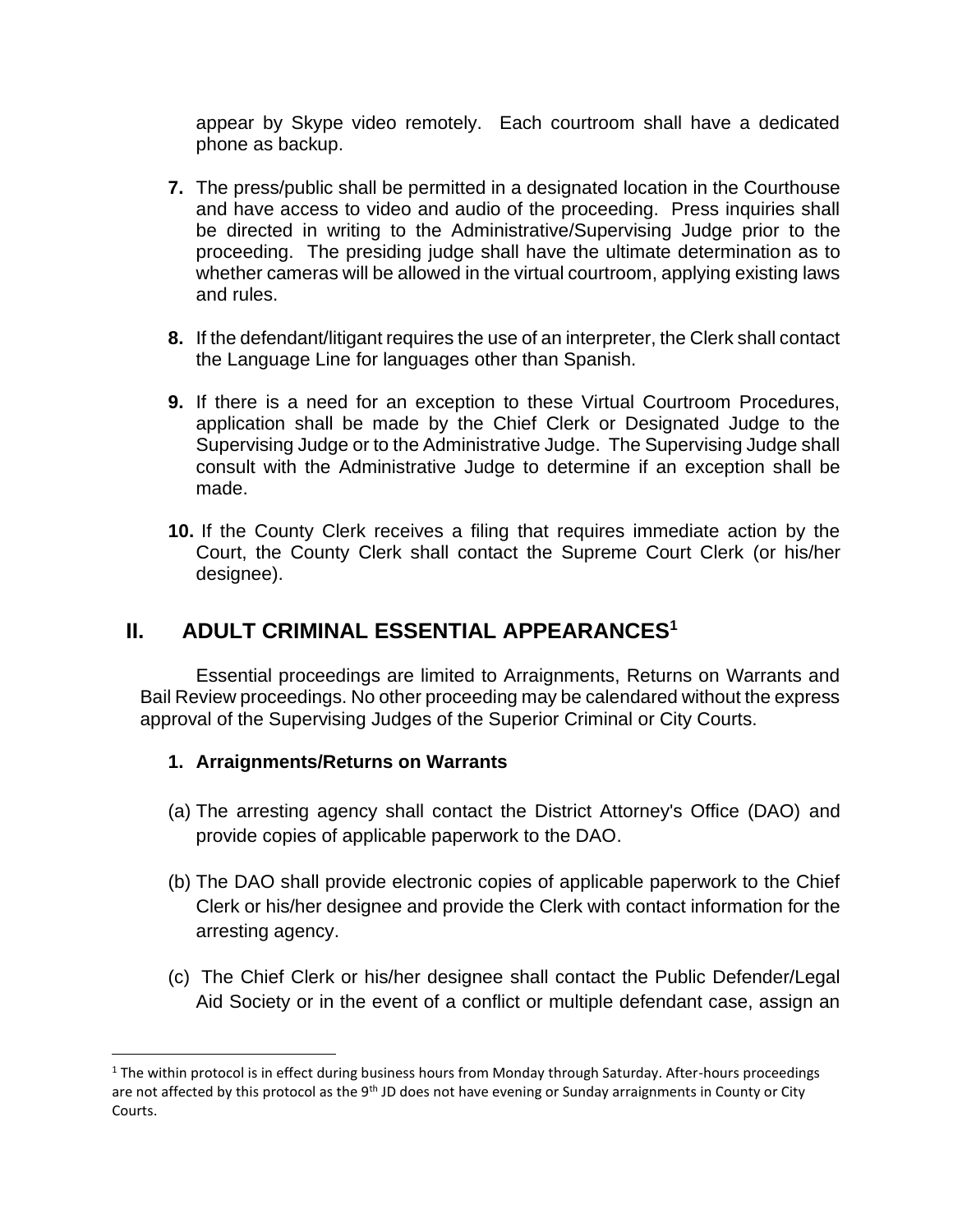attorney from the 18-b panel. The Clerk shall provide counsel with electronic copies of the relevant paperwork as well as telephone contact information for the arresting agency.

- (d) Defense counsel shall contact the arresting agency and be given an opportunity for private telephonic or other electronic communication with his/her client. Upon completion of same, defense counsel shall contact the clerk and advise that the defense is ready for the arraignment.
- (e) The clerk shall send a pre-established Skype link to the DAO, the Designated Judge, defense counsel and the arresting agency to permit the remote court appearance.
- (f) A record of the proceeding will be made via a remote court reporter, by Liberty Recorder on a court computer or other recording device.
- (g) An interpreter shall be available to serve remotely or via approved language line.
- (h) At the conclusion of the proceeding, the Designated Judge will communicate with the Court Clerk concerning completion of necessary paperwork and will authorize him/her to conform signatures to be affixed where appropriate. The Clerk shall be responsible to electronically forward all documents including but not limited to Temporary Orders of Protection and Jail Commitments to the required agencies.
- (i) Skype contact information and cell phone numbers for necessary parties have been provided to the clerk of the Court for each county.

#### 2. **Bail Review Proceedings**

- (a) Defense counsel shall contact the District Attorney's Office (DAO) to request a Bail Review Proceeding. Defense counsel shall advise the DAO as to whether the client's appearance is requested remotely or whether counsel will be waiving same for purposes of the remote proceeding.
- (b) The DAO shall notify the Chief Clerk or his/her designee of the application and electronically provide any relevant documents.
- (c) The clerk shall contact the jail to request the presence of the defendant at the remote court proceeding. Jails will utilize pre-established Skype link or telephonic link to permit an in-custody defendant to participate in the proceeding.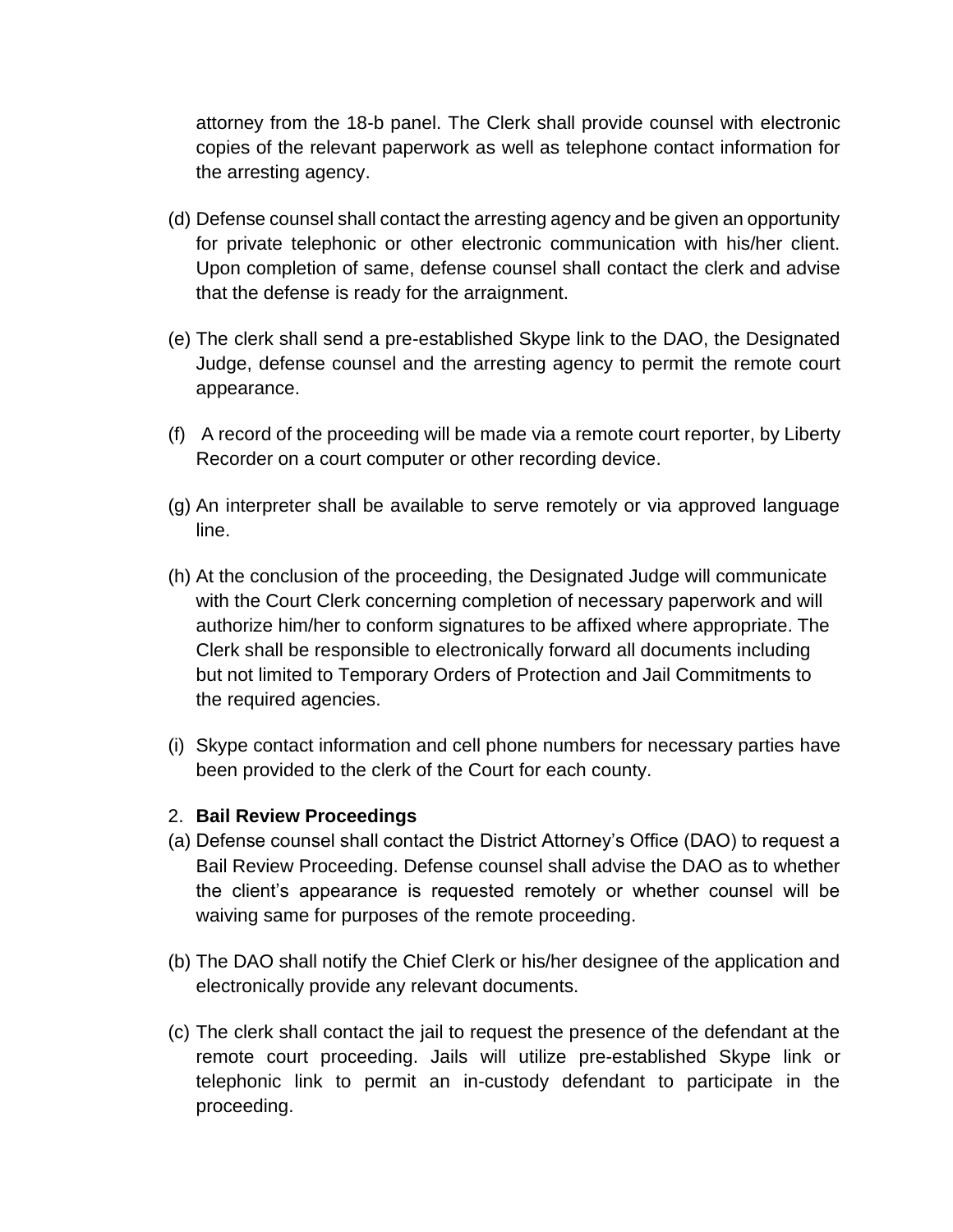- (d) Once all parties have been notified, the Clerk will send a pre-established Skype link to the DAO, the Designated Judge, defense counsel and the jail to permit the remote court appearance.
- (e) A record of the proceeding will be made via a remote court reporter, by Liberty Recorder on a court computer or other recording device.
- (f) An interpreter shall be available to serve remotely or via approved language line.
- (g) At the conclusion of the proceeding, the Designated Judge will communicate with the Court Clerk concerning completion of necessary paperwork and will authorize him/her to conform signatures to be affixed where appropriate. The Clerk shall be responsible to electronically forward and/or upload all required paperwork.

#### 3. **Juvenile Offender and Adolescent Offender Matters**

All proceedings involving JOs and AOs shall be handled by the designated judge of the Family Court judge according to the procedures set forth regarding Family Court procedures.

## **III. MENTAL HEALTH PROCEEDINGS INCLUDING HOSPITALIZED ADULTS**

1. Upon the filing of an Essential Proceeding pertaining to a hospitalized adult (including but not limited to a proceeding pursuant to Article 9 of the Mental Hygiene Law, Article 33 of the Mental Hygiene Law, or Article 81 of the Mental Hygiene Law), the lawyer instituting the proceeding shall provide a phone number and email address to the Chief Clerk, or his/her designee, for himself or herself and for a representative at the hospital, and any other interested party. The lawyer instituting the proceeding shall be responsible to facilitate their appearance by Skype.

2. The Chief Clerk (or his/her designee) in each county shall be responsible for sending out the Skype invitation/link to the Judge, the attorney for the hospitalized party, Mental Hygiene Legal Services (MHLS), and the representatives at the healthcare facility.

3. The Chief Clerk's office shall be responsible for ensuring the video equipment is in the courtroom and establishing the Skype connection.

4. At every appearance, best efforts shall be used to obtain the Respondent's consent to appearing by video, but the Designated Judge may permit the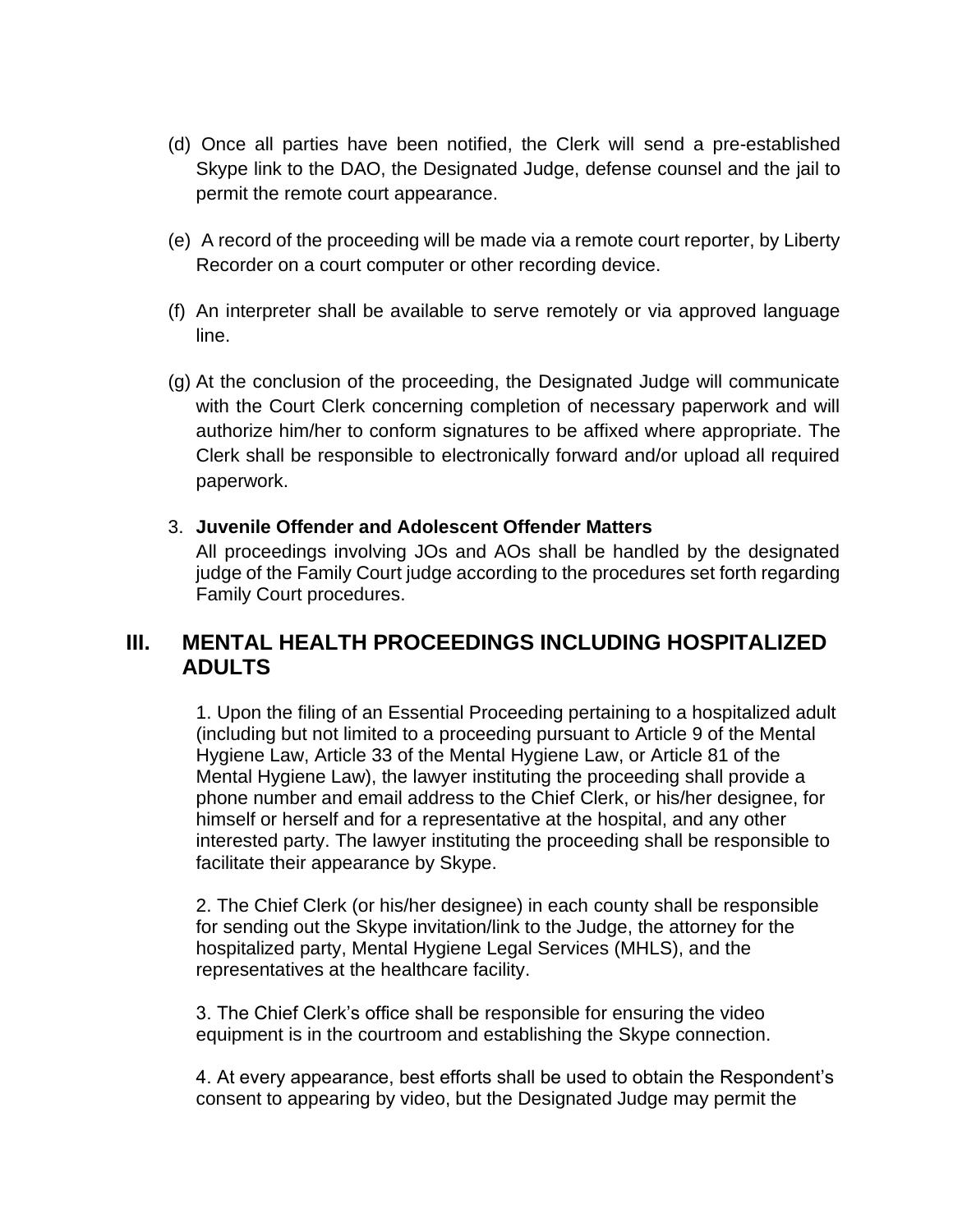proceeding to continue via video without the Respondent's consent pursuant to Administrative Order 72 issued by Chief Administrative Judge Lawrence Marks on March 20, 2020.

5. At every appearance, the Designated Judge shall ensure that the Respondent and his/her counsel have an opportunity to consult privately.

6. If a video appearance cannot be facilitated via Skype for Business, the appearance shall be telephonic.

7. At the conclusion of the proceeding, the Designated Judge will communicate with the Chief Clerk (or his/her designee) regarding the completion of necessary paperwork and will authorize his/her conformed signature to be used where appropriate.

8. In the Westchester County Guardianship Part, mental health proceedings may proceed by VIDYO pursuant to the videoconferencing pilot program ("TeleCourt"), previously authorized by Administrative Order (AO/056/19) and extended by Chief Administrative Judge Lawrence Marks.

## **IV. FAMILY COURT**

Essential Family Court Proceedings are limited to Article 10 removal applications, Article 3 Juvenile Delinquency Pre-Petition Detention Applications, Article 8 Temporary Orders of Protection (TOP) Applications, Juvenile Offender or Adolescent Offender (JO/AO) proceedings in the Youth Part, or OTSC/ Stipulations on Submission. No other proceeding may be calendared without the express approval of the Supervising Judge and the Administrative Judge.

- **1.** Upon the filing of a petition, the lawyer instituting the proceeding shall provide a phone number and email address for himself or herself, and for a representative at the facility where the youth is located, if applicable, who will be responsible to facilitate the appearance by Skype.
- **2.** Upon receipt of the papers, the attorney for the Respondent shall provide the Chief Clerk (or his/her designee) with his or her email address and phone number.
- **3.** The Chief Clerk (or his/her designee) in each County shall be responsible for sending out a Skype invitation/link to the Judge, the attorney for the Respondent, other counsel, if applicable any parent or guardian, and the representative at the Residential Facility, if applicable.
- **4.** The Chief Clerk (or his/her designee) shall be responsible for receiving court papers and distributing digitally to the Designated Judge.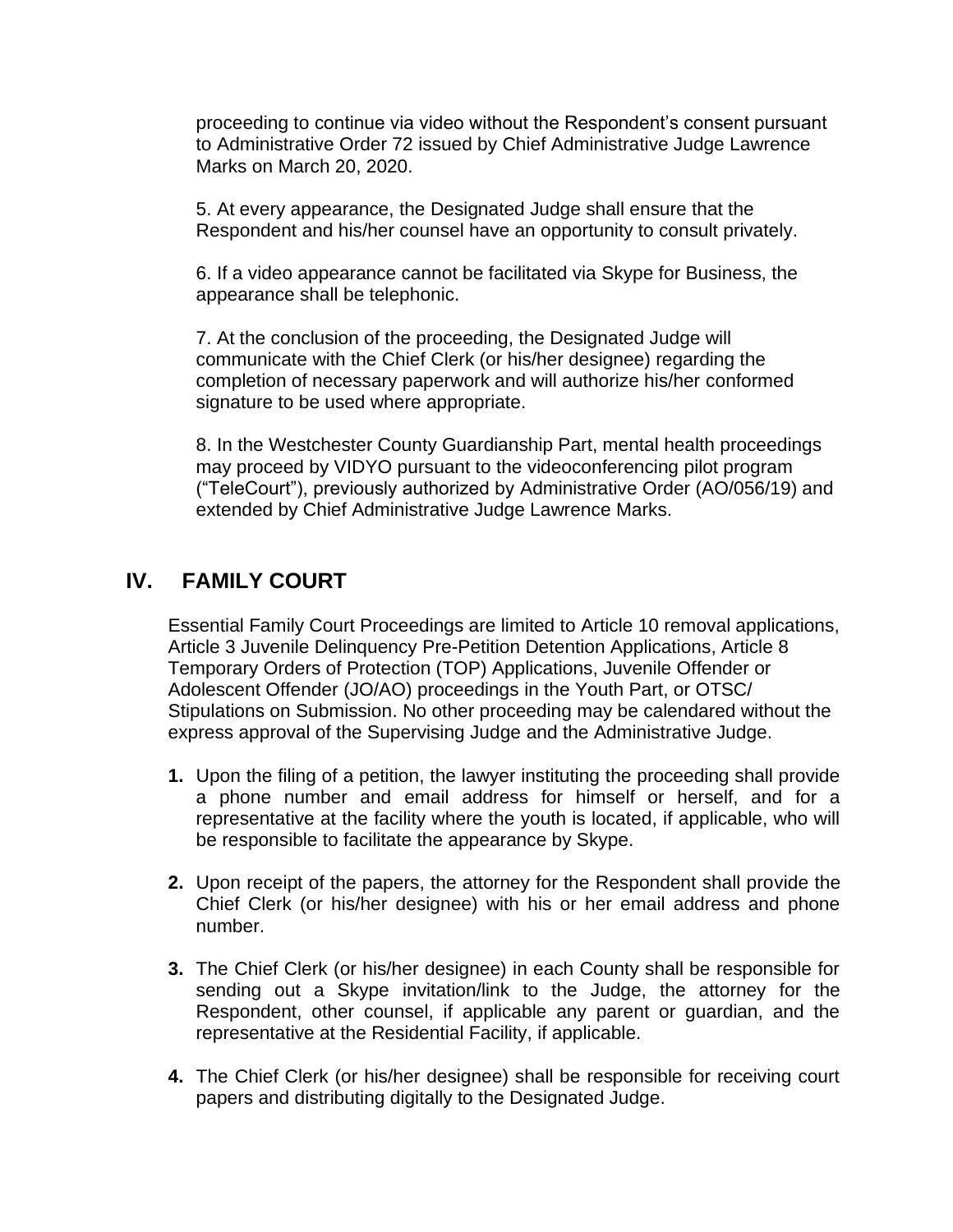- **5.** The Chief Clerk (or his/her designee) shall be responsible for ensuring the video equipment is in the courtroom and establishing the Skype connection.
- **6.** At every appearance, the Designated Judge shall ensure that the attorney(s) and his/her client have an opportunity to consult privately by cell phone or otherwise.
- **7.** If a video appearance cannot be facilitated via Skype for Business, the appearance shall be telephonic.
- **8.** At the conclusion of the proceeding, the Designated Judge will communicate with the Chief Clerk (or his/her designee) regarding the completion of necessary paperwork and will authorize him/her to conform signatures to be affixed where appropriate. The Court clerk shall be responsible for electronically forwarding all documents included but not limited to Temporary Orders of Protection and Securing Orders to the required agencies.

#### **9. Adolescent Offender/Juvenile Offender Proceedings During Regular Business Hours**

- a. The Designated Family Court Judge presiding over essential matters shall preside over Youth Part proceedings.
- b. The arresting agency shall contact the District Attorney's Office (DAO) and provide copies of applicable paperwork to the DAO.
- c. The DAO shall provide electronic copies of applicable paperwork to the Chief Clerk or his/her designee and provide the Clerk with contact information for the arresting agency.
- d. The Chief Clerk or his/her designee shall contact the Public Defender/Legal Aid Society or in the event of a conflict or multiple defendant case, assign an attorney from the 18-b panel. The Clerk shall provide counsel with electronic copies of the relevant paperwork as well as telephone contact information for the arresting agency.
- e. Defense counsel shall contact the arresting agency and be given an opportunity for private telephonic or other electronic communication with his/her client. Upon completion of same, defense counsel shall contact the clerk and advise that the defense is ready for the arraignment.
- f. The clerk shall contact the Judge and the Legal Aid Society to alert them there will be an arraignment.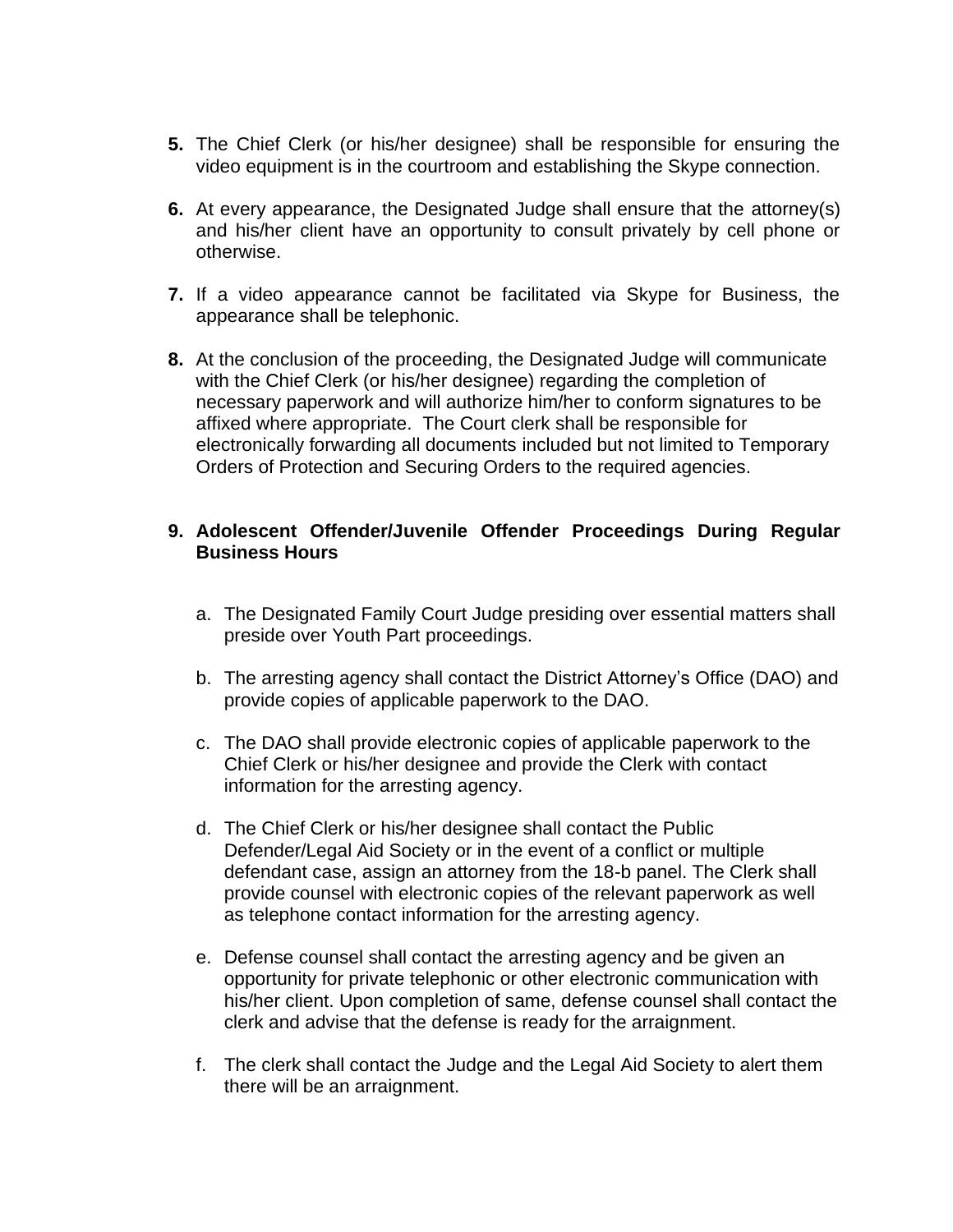g. The RTA matter shall proceed as in Section IV.

#### **10. After-hours Adolescent/Juvenile Offender Arraignments**

#### **Westchester County**

- a. Virtual AO and JO arraignments will take place after hours on weekday evenings from 8pm to midnight, and on weekends and holidays from 9am to 1pm and 8pm to midnight at the Westchester County Centralized Part in White Plains.
- b. For AOs and JOs that are arrested in the cities of White Plains, Yonkers, Mount Vernon, New Rochelle, Rye and Peekskill, the arresting agency shall contact Woodfield Cottage to notify that an arraignment is needed.
- c. Woodfield Cottage staff will obtain the phone number for the arresting agency.
- d. Woodfield Cottage staff will contact the designated Court Clerk on call to appear at the centralized location located at the Westchester County Centralized Part in White Plains, and provide the Court Clerk with the phone number for the arresting agency.
- e. The court clerk on call will contact the arresting agency, the Accessible Magistrate on call, and Public Defender/Legal Aid Society to make the necessary arrangements for the virtual arraignment as arranged by the Westchester County Centralized Part in White Plains.
- f. The Court Clerk and the Accessible Magistrate shall follow the procedure delineated above in Section IV.

#### **Dutchess County**

- a. The police departments in the cities of Poughkeepsie and Beacon shall contact the Accessible Magistrate on call and alert him/her of the need for an AO or JO arraignment.
- b. The Accessible Magistrate shall assume the duties of the court clerk as delineated above in Section IV.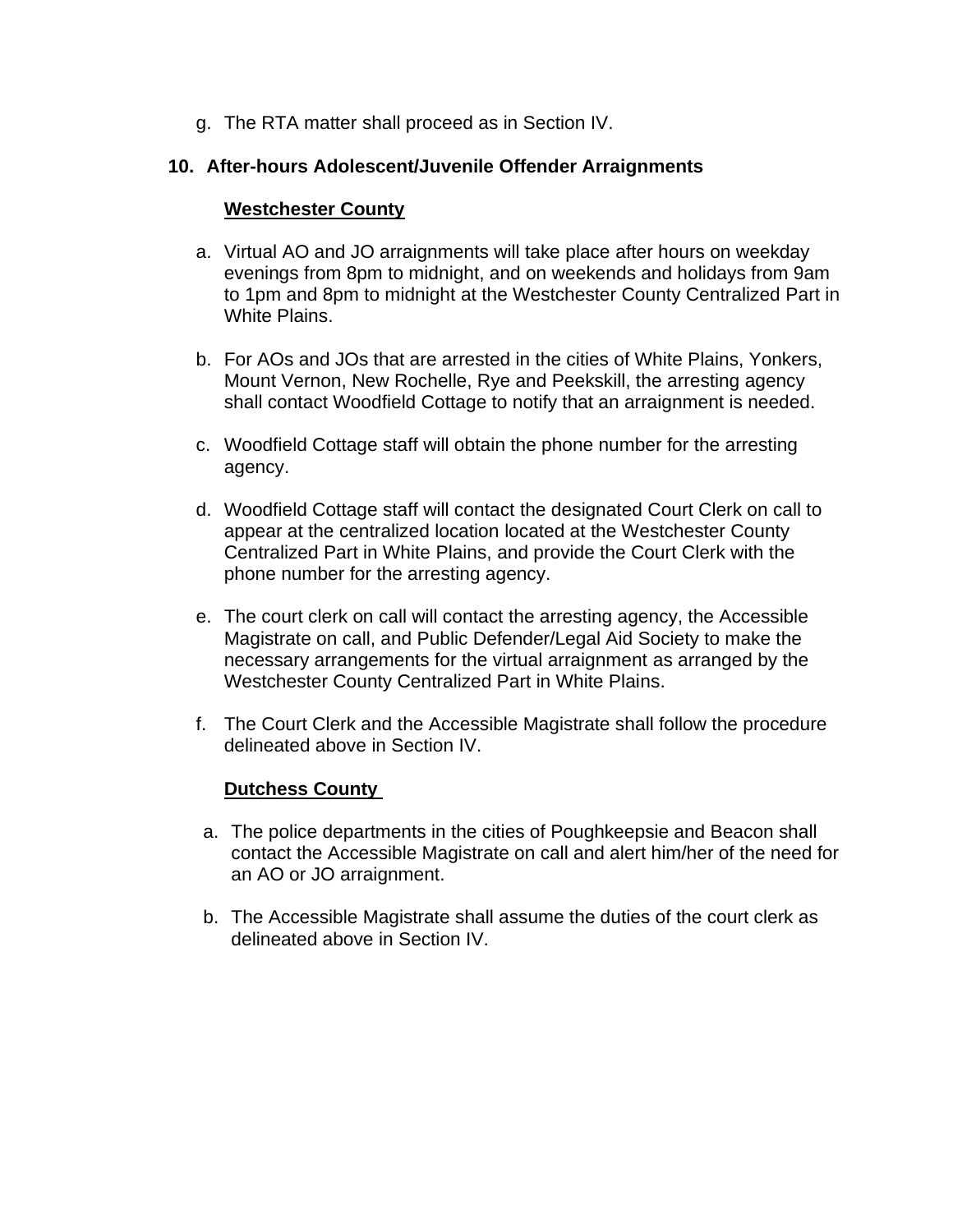## **Orange County**

- a. Virtual AO and JO arraignments will take place on the weekends and holidays from 10am to noon and 8pm to 10pm at the Orange County Centralized Part in Goshen.
- b. The arresting agency will contact the Accessible Magistrate on call.
- c. For arraignments on Saturdays from 10 a.m. to noon, the court clerk at the centralized location shall follow the procedure as delineated above in Section IV.
- d. At all other times for the after-hours arraignments, the Accessible Magistrate shall assume the duties of the clerk as delineated above in Section IV

#### **Putnam & Rockland County**

After-hours AO and JO arraignments for Putnam and Rockland Counties will continue to be heard in the Town and Village Courts until such time as a Virtual Court Plan goes into effect for the Town and Village Courts.

#### **11. Article 3**

- a. Upon the filing of an Article 3 Essential matter, the clerk shall immediately assign an attorney for the child and notify the duty Judge of the filing of the Essential matter.
- b. The clerk shall follow the procedure delineated above in Section IV.

#### **12. Article 10 Removal Applications**

- a. Upon the filing of a petition, the clerk will assign an attorney for the child.
- b. The Clerk will notify all attorneys of the hearing time and arrange for Skype.
- c. Department of Social Services or the County Attorney is responsible for notifying parents and their client(s) and obtain contact information for use when the case is called.
- d. The Clerk shall prepare the order in accordance with the judge's findings and follow procedures for processing as mentioned above.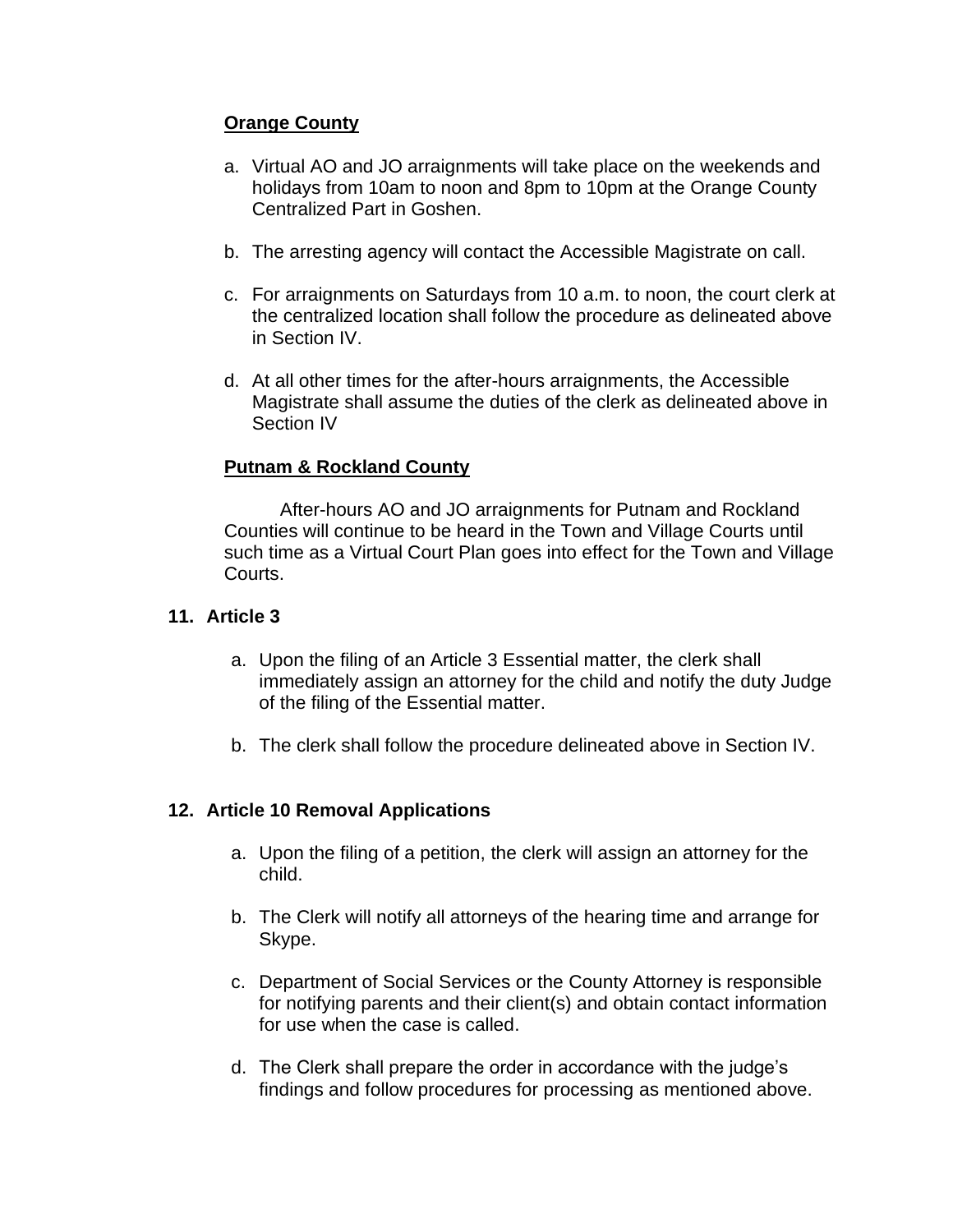## **V. TOWN AND VILLAGE COURTS**

- a. All Town and Village Courts Essential matters are being heard in the Centralized Courthouse in each County from 9 AM to 5 PM.
- b. All after-hour proceedings will continue to be heard, including the AO/JO arraignments, in the Town and Village Courts until such time as they go virtual.

# **VI. ALL ESSENTIAL MATTERS NOT COVERED HEREIN**

- a. The Designated Judge shall determine the feasibility of either Video or Telephonic Appearance by the parties and their attorneys or, in the case of a Family Offense Petition or a Quarantine Application, whether the matter can be resolved on the papers alone.
- b. The Chief Clerk or designee shall be responsible for the receiving court papers and distributing to the parties and/or their attorneys.
- c. The Chief Clerk or designee shall forward papers electronically to parties and counsel, if represented.
- d. The Chief Clerk or designee shall be responsible for ensuring the video equipment is in the courtroom and establish the Skype connection. The proceeding shall be recorded by FTR or remote court reporter.
- e. At every appearance, best efforts shall be used to obtain the parties' consent (or Petitioner's consent in the case of a Family Offense application for a Temporary Order of Protection) to appearing by video, but the Designated Judge may permit the proceeding to continue via video without the party/parties consent.
- f. At every appearance, the Designated Judge shall ensure that the parties and his/her counsel have an opportunity to consult privately.
- g. If a video appearance cannot be facilitated via Skype for Business, the appearance shall be telephonic.
- h. At the conclusion of the proceeding, the Designated Judge will communicate with the Chief Clerk (or his/her designee) regarding the completion of necessary paperwork and will authorize him/her to conform signatures to be affixed where appropriate.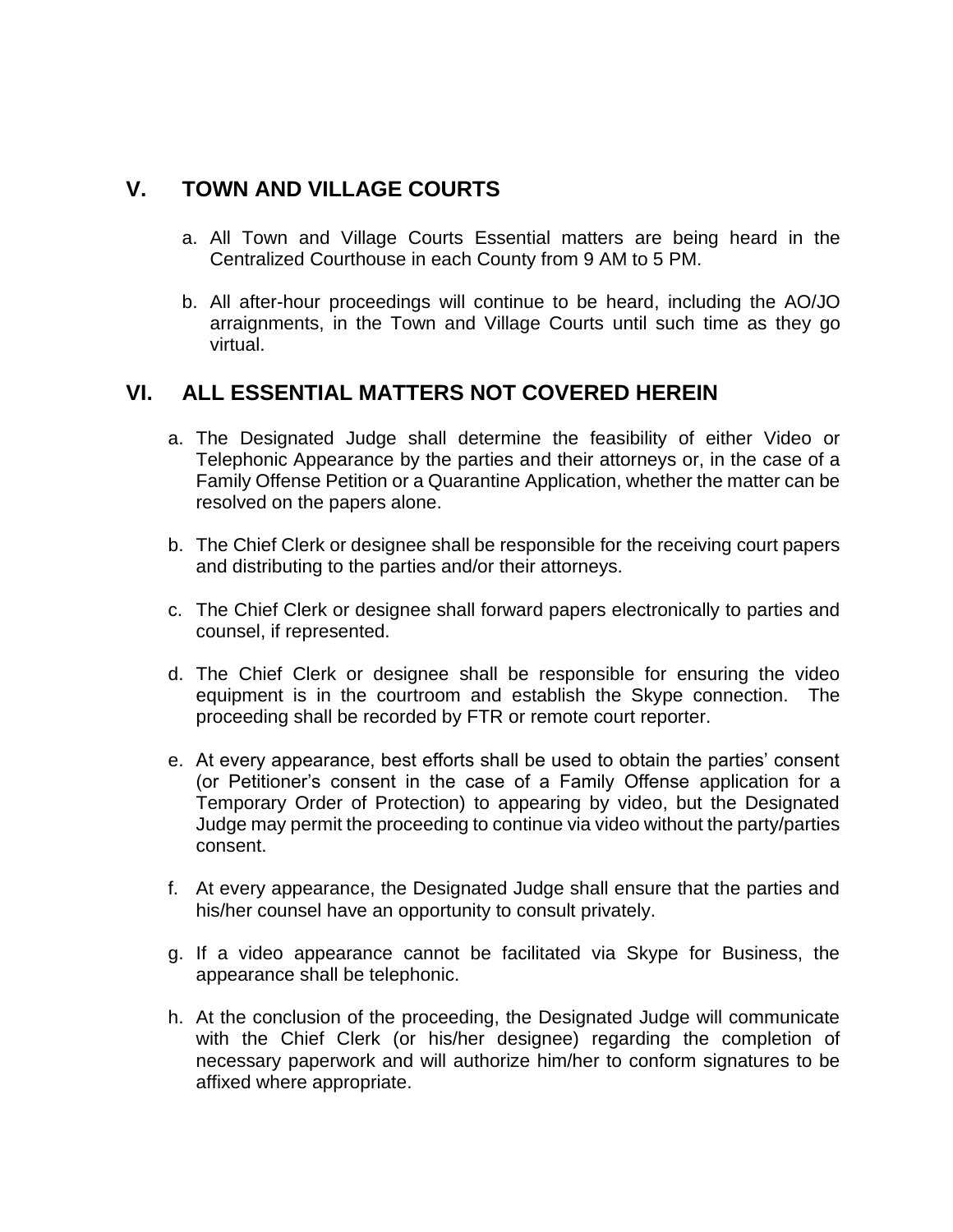# **VII. TECHNOLOGY**

The Ninth JD Technology Department, under the leadership of Principal LAN Coordinator, Valerie Buzzell, is developing a remote access plan for all courts in the Ninth JD as follows:

- 1. **General mailboxes**: One general mailbox will be established for each of the Courts in the Ninth JD. For example, any mail/applications to be filed in Westchester County Family Court would be e-mailed to [VirtualWestchesterFamilyCourt@nycourts.gov.](mailto:VirtualWestchesterFamilyCourt@nycourts.gov) A similar e-mail will be set up for the Supreme, County and City Courts. The only exception will be in Putnam County, which is a relatively smaller multi-hat court. Putnam County will have one general mailbox for all matters (VirtualPutnamMultiCourt@nycourts.gov).
- **2. Skype for Business:** The technology department is also working on making sure that all duty judges have access to Skype for Business. This will be made available to all parties involved in an essential case either by access to a skype link and/or phone number to be distributed by the clerks.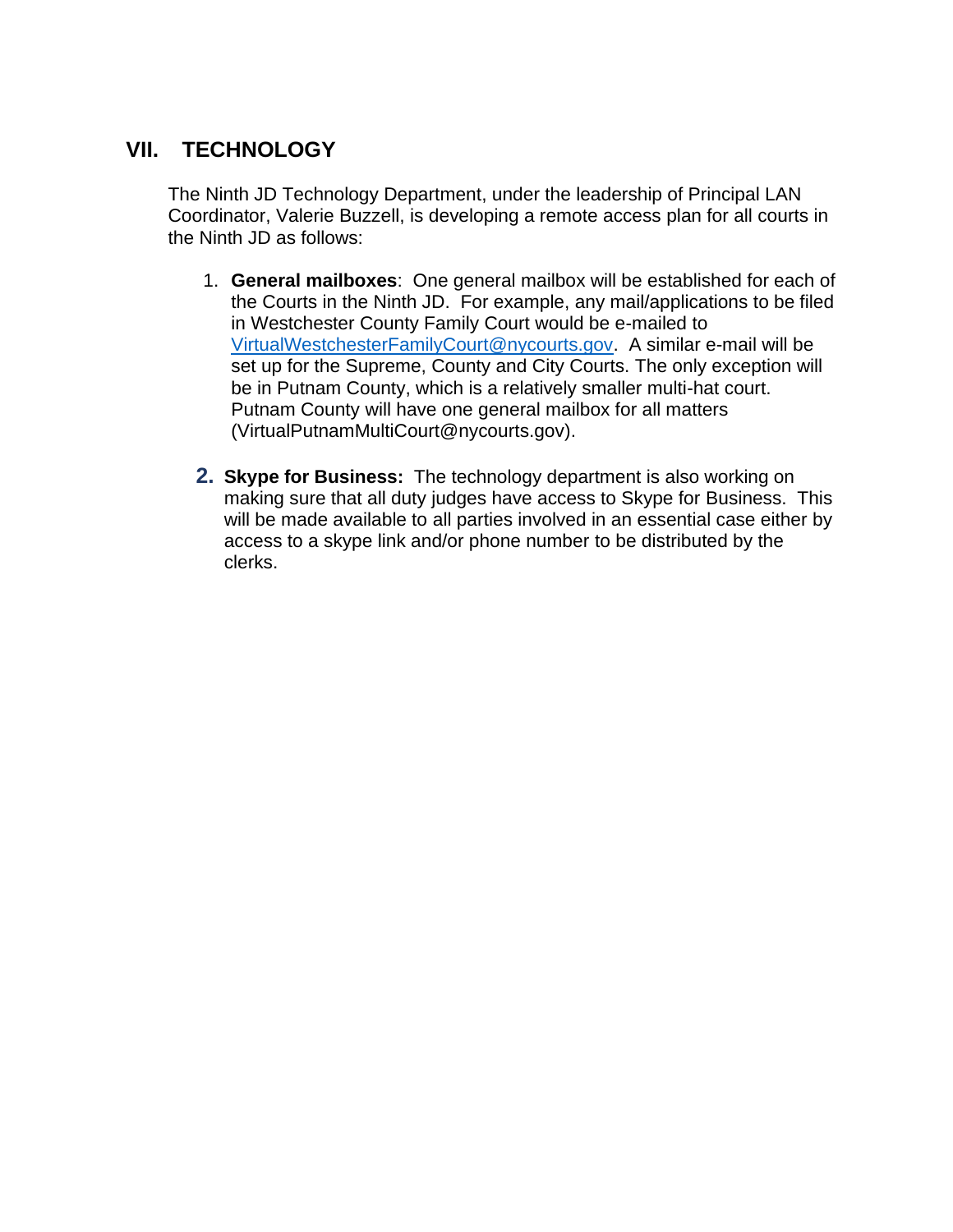## TECHNOLOGY DEPARTMENT

HELP DESK LINE (ALL 5 COUNTIES) 914-824-5151

TECH SUPPORT EMAIL 9th-JD-SUPPORT-CENTER@nycourts.gov

| <b>NAME</b><br><b>DUTCHESS COUNTY</b>                                   | <b>OFFICE</b>                                              | <b>SKYPE</b>                                   | <b>CELL PHONE</b>            |
|-------------------------------------------------------------------------|------------------------------------------------------------|------------------------------------------------|------------------------------|
| <b>Valerie Buzzell</b><br>Steven Westerville                            | Principal LAN Administrator<br>Senior PC Analyst           | vbuzzell@nycourts.gov<br>swesterv@nycourts.gov | 917-734-8078<br>914-260-0472 |
| <b>ORANGE COUNTY</b><br><b>Valerie Buzzell</b><br>Lissette Lopez-Gellys | Principal LAN Administrator<br>PC Analyst                  | vbuzzell@nycourts.gov<br>llopez@nycourts.gov   | 917-734-8078<br>914-220-2849 |
| <b>PUTNAM COUNTY</b><br><b>Valerie Buzzell</b><br>Mary Lonergan         | Principal LAN Administrator<br>Associate LAN Administrator | vbuzzell@nycourts.gov<br>mlonerga@nycourts.gov | 917-734-8078<br>914-260-4035 |
| <b>ROCKLAND COUNTY</b><br>Valerie Buzzell<br>Anna Farrell               | Principal LAN Administrator<br>Senior PC Analyst           | vbuzzell@nycourts.gov<br>amfarrel@nycourts.gov | 917-734-8078<br>212-260-0130 |
| <b>WESTCHESTER COUNTY</b><br><b>Valerie Buzzell</b><br>Wayne Remsen     | Principal LAN Administrator<br>Associate LAN Administrator | vbuzzell@nycourts.gov<br>wremsen@nycourts.gov  | 917-734-8078<br>914-260-3877 |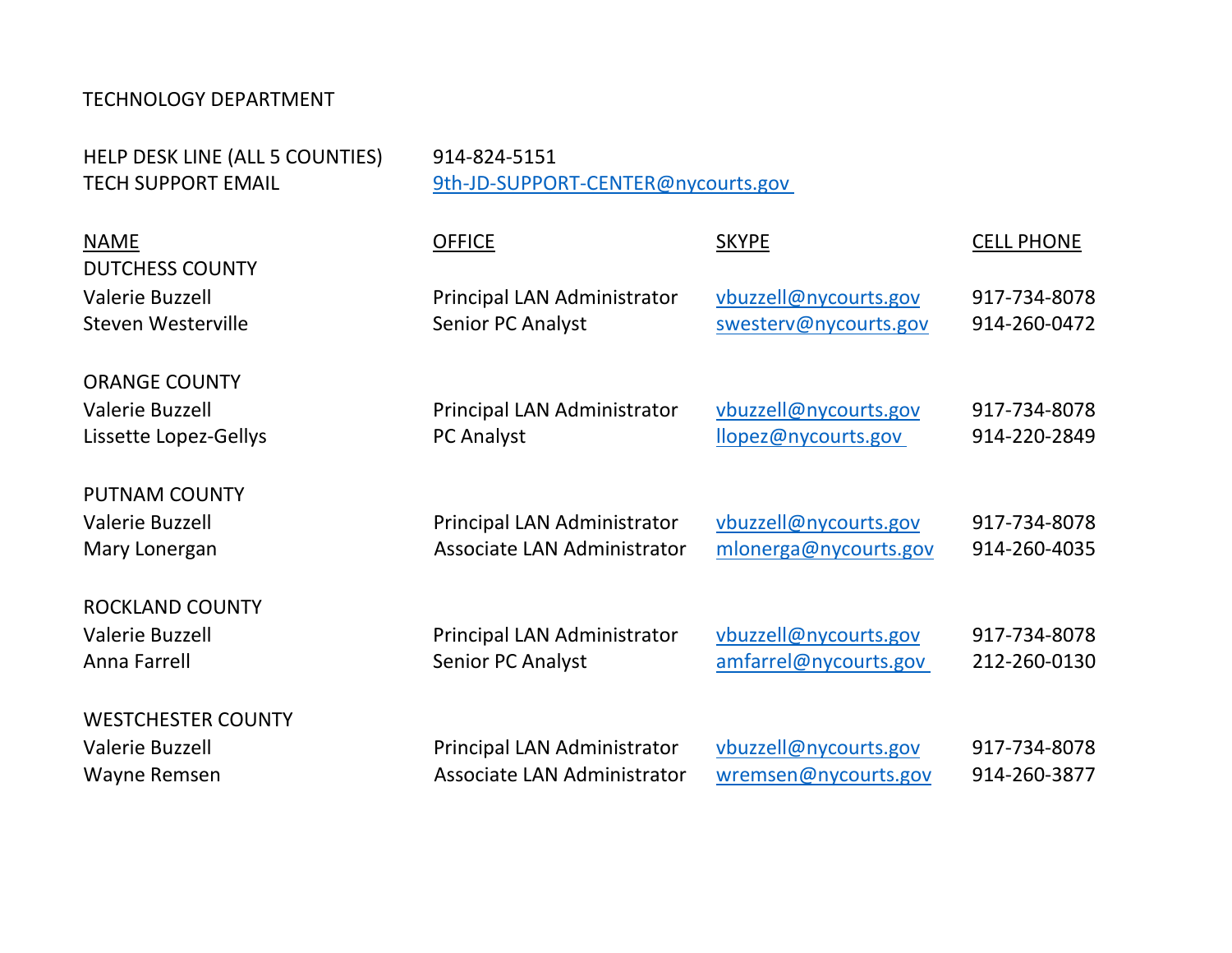## WESTCHESTER COUNTY

| <b>NAME</b>                                                            | <b>OFFICE</b>                                                         | <b>SKYPE</b>                                                                    | <b>CELL PHONE</b>                                                  |
|------------------------------------------------------------------------|-----------------------------------------------------------------------|---------------------------------------------------------------------------------|--------------------------------------------------------------------|
| Lakisha C. Hickson<br>James Scully<br>Jude Badaracco                   | Chief Clerk - S&C<br>Deputy Chief S&C<br>Case Mngt. Coord.            | lhickson@nycourts.gov<br>jscully@nycourts.gov<br>ibadaracco@nycourts.gov        | 917-443-0023<br>914-924-5668<br>914-523-3379                       |
| William Curry<br>Kenton Vanzandt<br>Kathleen Erickson                  | Deputy Chief Clerk<br>Deputy Chief Clerk<br>Principal Court Clerk     | weurry@nycourts.gov<br>kvanzand@nycourts.gov<br>kerickso@nycourts.gov           | 914-263-6887<br>201-264-1143<br>914-924-3139                       |
| Eileen Byrne<br>Joseph Palazzo<br>Marisa Garcia                        | Chief Clerk - City<br>Deputy Chief Clerk - City<br>Chief Clerk - City | ebyrne@nycourts.gov<br>Jpálazzo@nycourts.gov<br>mmgarcia@nycourts.gov           | 203-448-6242<br>914-844-5598<br>914-380-2989                       |
| Valerie Buzzell & staff                                                | IT                                                                    | 9th-jd-support-center@nycourts.gov                                              | 914-824-5151 (office)                                              |
| Eileen Songer McCarthy, Esq.<br>Anthony J. Molea, Esq.                 | District Attorney's office<br>District Attorney's office              | virtualcourtroom@westchesterda.net                                              | 914-497-2113<br>914-844-2064                                       |
| Clare Degnan, Esq.                                                     | Legal Aid Society - LAS                                               | countycourt@laswest.org<br>localcourt@laswest.org                               | 914-980-5473                                                       |
| Christopher Daniele, Esq.<br>Alisa Strauss, Esq.<br>Jay Starpoli, Esq. | 18-B Counsel<br>18-B Counsel<br>18-B Counsel                          | crdanielelaw@optimum.net<br>alisastrauss2@gmail.com<br>istaropoli@optonline.net | 914-844-2022<br>914-606-2482<br>914-946-2482                       |
| Sgt. Robin S. Carden #53                                               | <b>Westchester County Jail</b>                                        | DOCVideoCourt@gmail.com<br>rac6@westchestergov.com                              | 914-231-1232 (office)<br>914-813-4348 (fax)<br>914-815-8129 (cell) |
| Mount Vernon<br>Officer Brian Burell                                   | Local Police Dept.                                                    | Arrignments@pd.cmvny.com                                                        | 914-465-2793                                                       |
| New Rochelle<br>CT Officer Tony Deangelo<br>Sgt. Rob LaBarbera         | Local Police Dept.                                                    | Adangelo@newrochelle@ny.com<br>rlabarbera@newrochelleny.com                     | 914-654-2229<br>914-654-2012                                       |
| Peeksill<br>Lt. Leo Dylewski                                           | Local Police Dept.                                                    | sergeants@peekskillpolice.com                                                   | 914-737-8000                                                       |
| Rye<br>Lt. Scott Craig                                                 | Local Police Dept.                                                    | Scraig@ryepd.ryeny.gov                                                          | 914-967-1234 ext. 2010                                             |
| White Plains<br>Tour Commander (rotate)                                | Local Police Dept.                                                    | Tourcommander@whitepalinsny.gov                                                 | 914-422-6006                                                       |
| Yonkers<br>Domenica Guzman                                             | Local Police Dept.                                                    | Domenica.guzman@ypd.yonkersny.gov                                               | 914-377-7252                                                       |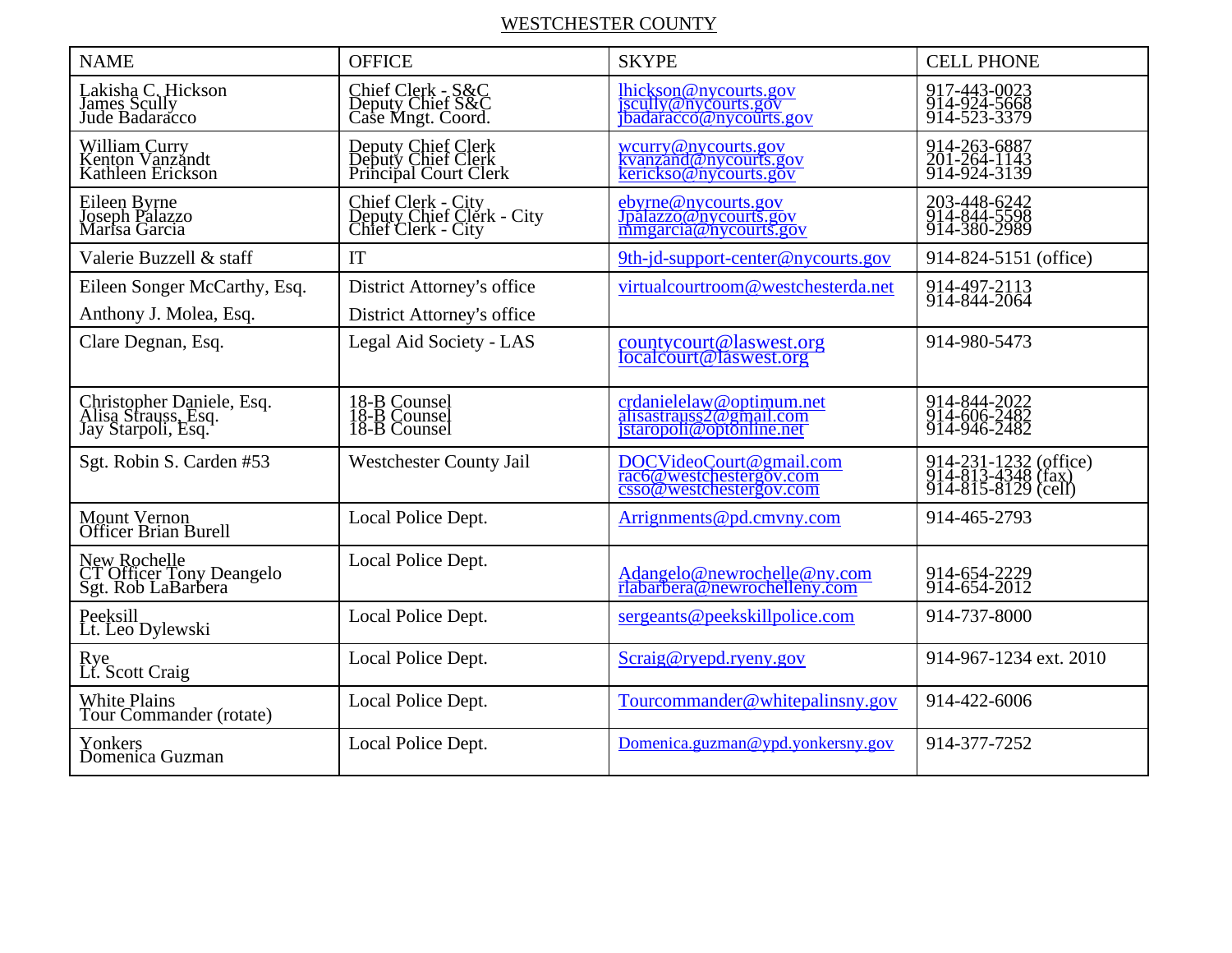| Chief Clerk- S & C       | rfritz@nycourts.gov                                                                                                                                                                                                                                                                                                                                         | (845) 863-3627                                                                                                                                                                                                                                                                                                                                           |
|--------------------------|-------------------------------------------------------------------------------------------------------------------------------------------------------------------------------------------------------------------------------------------------------------------------------------------------------------------------------------------------------------|----------------------------------------------------------------------------------------------------------------------------------------------------------------------------------------------------------------------------------------------------------------------------------------------------------------------------------------------------------|
| Deputy Chief Clerk       | tmorriss@nycourts.gov                                                                                                                                                                                                                                                                                                                                       | (845) 216-4321                                                                                                                                                                                                                                                                                                                                           |
| Chief Clerk-Family       | akosovyc@nycourts.gov                                                                                                                                                                                                                                                                                                                                       | (914) 656-0564                                                                                                                                                                                                                                                                                                                                           |
| Dep. Chief-Family        | gaquino@nycourts.gov                                                                                                                                                                                                                                                                                                                                        | (347) 520-0232                                                                                                                                                                                                                                                                                                                                           |
| <b>District Attorney</b> | rocklandda@gmail.com                                                                                                                                                                                                                                                                                                                                        | (845)638-5001(office)                                                                                                                                                                                                                                                                                                                                    |
|                          | WalshT@co.rockland.ny.us<br>frawleyp@co.rockland.ny.us<br>NicolaNi@co.rockland.ny.us<br>apothekc@co.rockland.ny.us<br>giontab@co.rockland.ny.us<br>crispind@co.rockland.ny.us                                                                                                                                                                               | (845) 821-5961<br>(845)638-5031(office)<br>(845) 461-1965<br>(845)638-5747(office)<br>(845)638-5079(office)<br>(917) 757-7316                                                                                                                                                                                                                            |
| Sheriff                  | falco@RCPIN.net                                                                                                                                                                                                                                                                                                                                             | (845)638-5464(office)                                                                                                                                                                                                                                                                                                                                    |
| <b>Under Sheriff</b>     | vancura@rcpin.net                                                                                                                                                                                                                                                                                                                                           | (845) 494-0829                                                                                                                                                                                                                                                                                                                                           |
| Captain                  | decolyse@RCPIN.net                                                                                                                                                                                                                                                                                                                                          | (845) 519-9282                                                                                                                                                                                                                                                                                                                                           |
| Jail Administrator       | karl.mueller@RCPIN.net                                                                                                                                                                                                                                                                                                                                      | (845)638-5621(office)                                                                                                                                                                                                                                                                                                                                    |
| IT-Support               | price@RCPIN.net                                                                                                                                                                                                                                                                                                                                             | (845) 521-0783                                                                                                                                                                                                                                                                                                                                           |
| IT-Rockland              | amfarrel@nycourts.gov                                                                                                                                                                                                                                                                                                                                       | (914) 260-0130                                                                                                                                                                                                                                                                                                                                           |
| $9th-JD$ (IT)            | vbuzzell@nycourts.gov                                                                                                                                                                                                                                                                                                                                       | (917) 734-8078                                                                                                                                                                                                                                                                                                                                           |
|                          | licataj@co.rockland.ny.us<br>CincottC@co.rockland.ny.us<br>castagnd@co.rockland.ny.us<br>sakowskw@co.rockland.ny.us<br>jordans@co.rockland.ny.us<br>GayleTa@co.rockland.ny.us<br>watersc@co.rockland.ny.us<br>murphyke@co.rockland.ny.us<br>cignae@rockland.ny.us<br>gonzaler@co.rockland.ny.us<br>oconnomi@co.rockland.ny.us<br>ciganekk@co.rockland.ny.us | (845)638-5660(office)<br>(845)638-5711(office)<br>(845)222-6648(Cell)<br>(845)638-5872(office)<br>(845)638-5713(office)<br>(845)638-5724(office)<br>(845)638-5718(office)<br>(845)638-5852(office)<br>(845)638-5716(office)<br>(845)638-5689(office)<br>(845)638-7234(office)<br>(845)638-5843(office)<br>(845)638-5688(office)<br>(845)638-5687(office) |
|                          | <b>RC Jail</b><br><b>Public Defender</b>                                                                                                                                                                                                                                                                                                                    | rcjskype53@gmail.com<br>pdarr@co.rockland.ny.us<br>dalyv@co.rockland.ny.us                                                                                                                                                                                                                                                                               |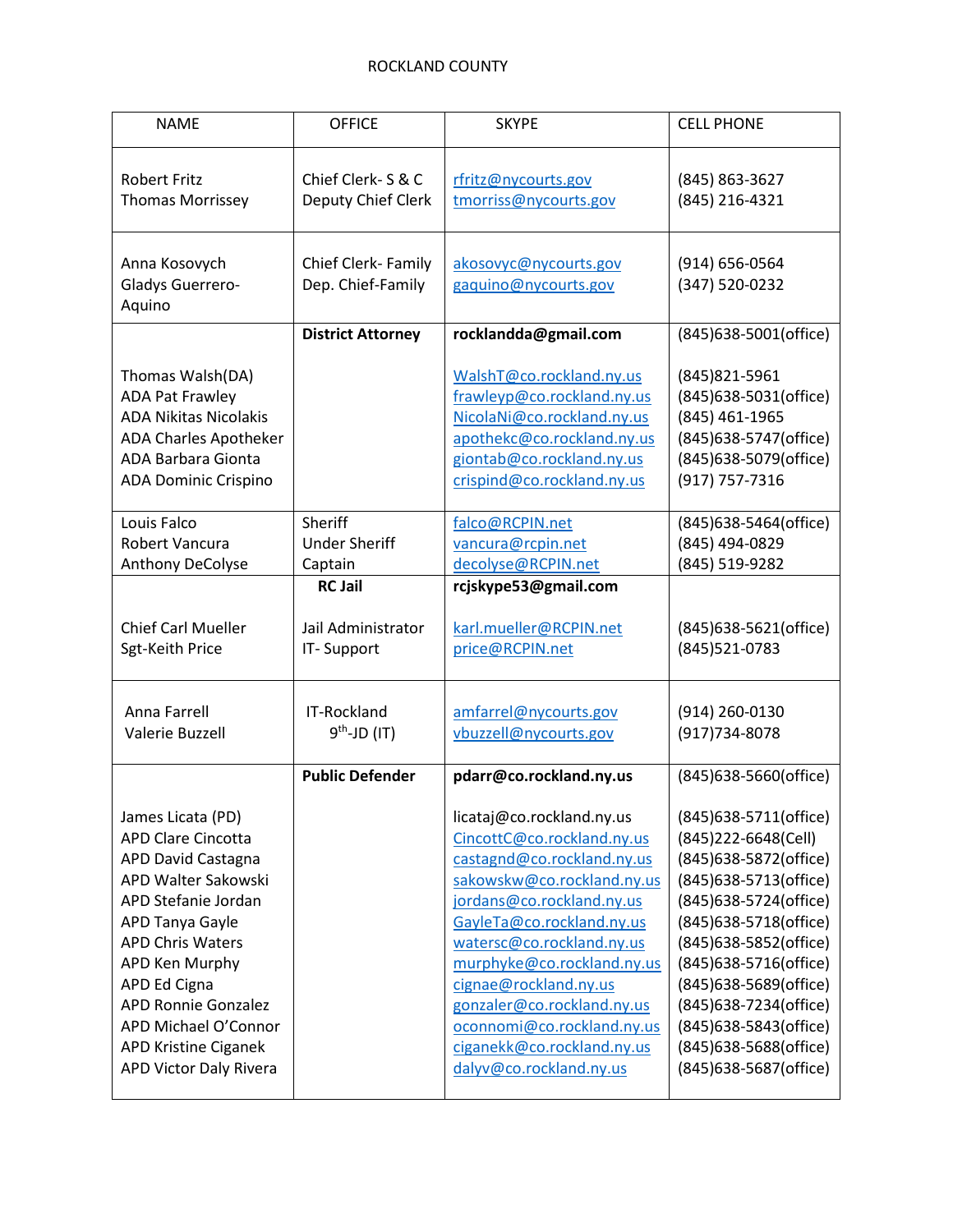| Nicole Digiacomo  | Legal Aid    | ndigiacomo@legalaidrockland.onmicrosoft.com | (845)664-4965    |
|-------------------|--------------|---------------------------------------------|------------------|
| Harvey Eilbaum    | Society -    | heilbaum@legalaidrockland.org               | (845) 667-2990   |
| Jackie Sands      | Attorneys    | jsands@legalaidrockland.onmicrosoft.com     | (845)504-5523    |
|                   | for Children |                                             | home             |
| Candice Whatley   |              | cwhatley@legalaidrockland.onmicrosoft.com   | (845) 548-4538   |
| Chris Widholm     |              | cwidholm@legalaidrockland.onmicrosoft.co    | (845) 270-3841   |
|                   |              | m                                           | home             |
| Barbara Wilmit    | Assistant    | b.wilmit@outlook.com                        | (914) 263 - 0262 |
| Tom Simetti       | County       | simetilaw@optonline.net                     | (845) 821-5079   |
| Janette Vincenzi  | Attorneys    | Janettevincenzi@outlook.com                 | (914) 912-8998   |
| Natalie DeRyder   | Center for   | remotetop@centersc.org                      | (551)333-0384    |
| Andrea Panjwani   | Safety and   |                                             | (201)230-9534    |
| Helena Phillibert | Change       |                                             | (914) 715-1518   |
|                   | (Domestic    |                                             |                  |
|                   | Violence     |                                             |                  |
|                   | Agency       |                                             |                  |
|                   | attorneys)   |                                             |                  |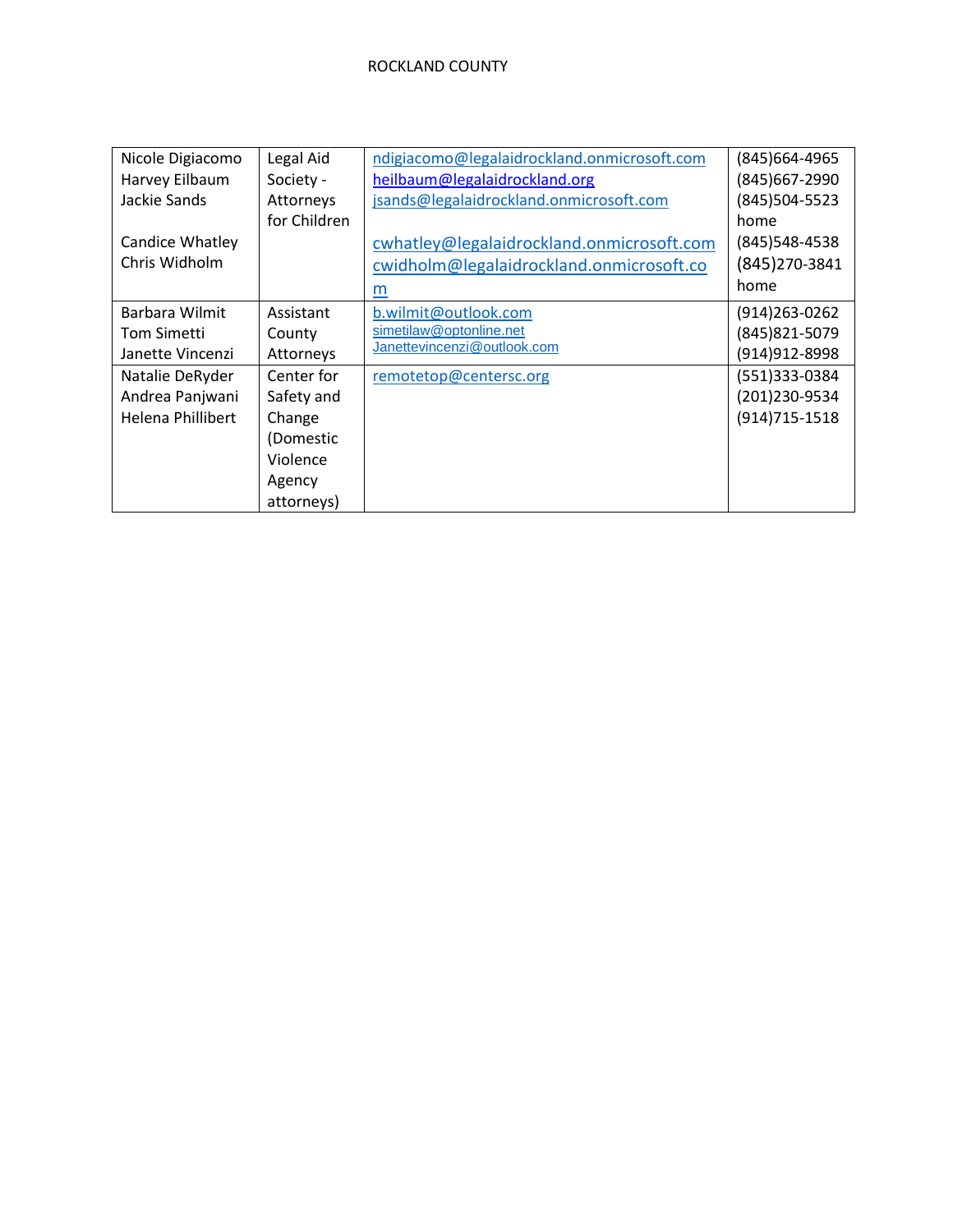| <b>NAME</b>       | <b>OFFICE</b>                    | <b>SKYPE</b>                          | <b>CELL PHONE</b> |
|-------------------|----------------------------------|---------------------------------------|-------------------|
| Lisa D'Angelo     | Chief Clerk - S&C, Family        | Idangelo@nycourts.gov                 | 914-489-3386      |
| Debra McClay      | Deputy Chief Clerk - S&C, Family | damcclay@nycourts.gov                 | 845-453-7943      |
| <b>Eric Yanez</b> | Clerk - Family Court             | eyanez@nycourts.gov                   | 917-373-6704      |
| Victoria Salumn   | Clerk - Family Court             | vsalumn@nycourts.gov                  | 845-661-5832      |
| Mary Szabo        | Clerk - County Court             | mszabo@nycourts.gov                   | 845-242-8921      |
| Chana Krauss      | <b>District Attorney</b>         | ckrauss@putnamda.org                  | 914-584-8206      |
| Larry Glasser     |                                  | Larry.Glasser@putnamcountyny.gov      | 845-490-0528      |
|                   |                                  |                                       |                   |
|                   |                                  |                                       |                   |
| Conrad Pasquale   | Department of Law                | conrad.pasquale@putnamcountyny.gov    | 917-583-6805      |
|                   |                                  |                                       |                   |
|                   |                                  |                                       |                   |
|                   |                                  |                                       |                   |
| David Squirrel    | Legal Aid                        | dsquirrell@pclegalaid.com             | 914-441-5596      |
|                   |                                  |                                       |                   |
|                   |                                  |                                       |                   |
| Jail              | <b>Sheriff's Department</b>      | Varies depending on who the arresting | 845-225-5255      |
|                   |                                  | officer is                            |                   |
|                   |                                  |                                       |                   |
|                   |                                  |                                       |                   |
|                   |                                  |                                       |                   |
| Mary Lonergan     | $\mathsf{I}\mathsf{T}$           | 9th-JD-Support-Center@nycourts.gov    | 914-824-5151      |
| Valerie Buzzell   |                                  | 9th-JD-Support-Center@nycourts.gov    | 914-824-5151      |
|                   |                                  |                                       |                   |

#### **PUTNAM COUNTY**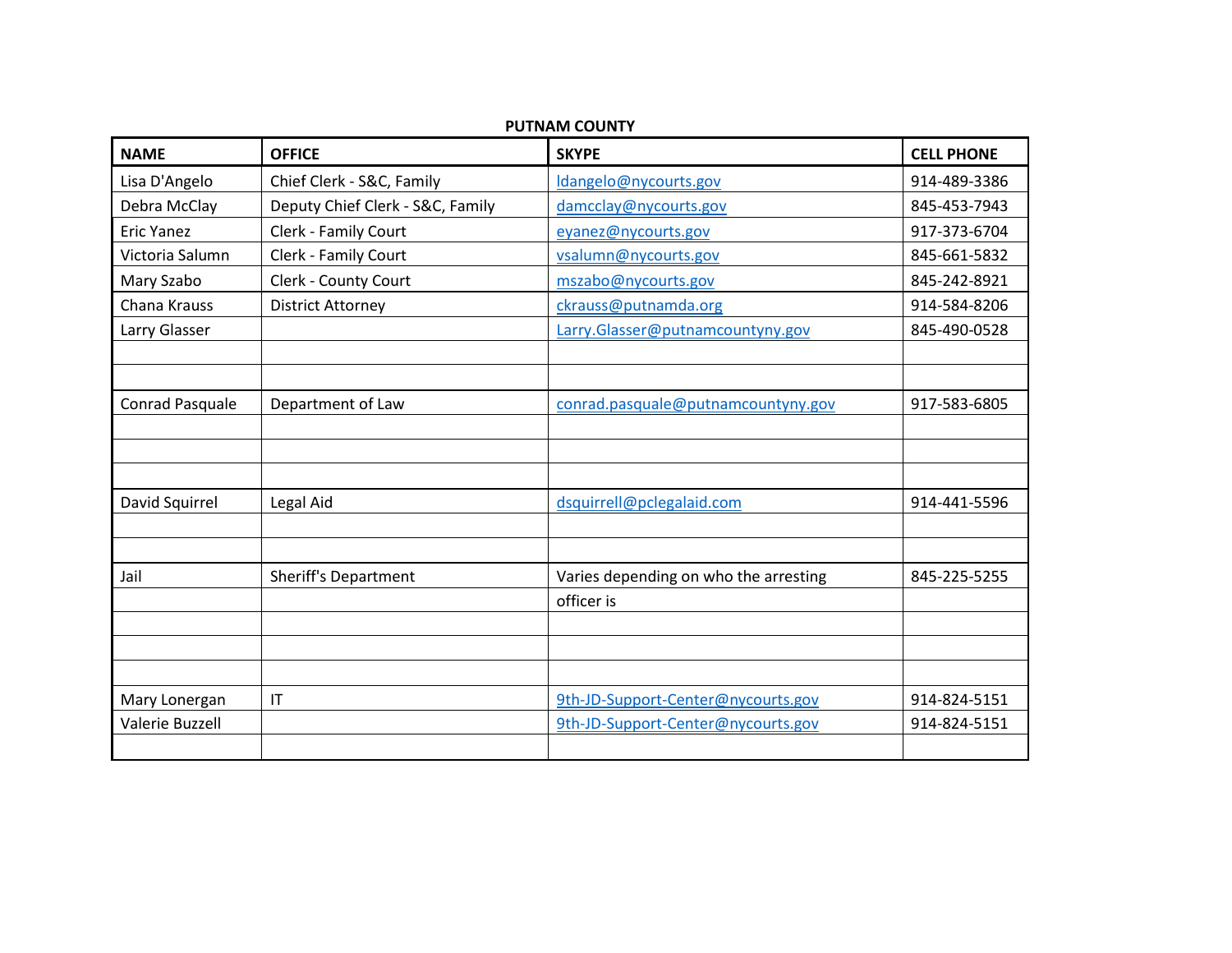# Orange County Virtual Courts Contact List

| <b>NAME</b>          | <b>OFFICE</b>                    | <b>SKYPE</b>                        | <b>CELL PHONE</b>   |
|----------------------|----------------------------------|-------------------------------------|---------------------|
| Lynn McKelvey        | Chief Clerk (Supreme & County)   | Imckelve@nycourts.gov               | (845) 467-9406      |
| Chris Beck           | Deputy Chief Clerk               | cjbeck@nycourts.gov                 | (845) 341-8933      |
|                      |                                  |                                     |                     |
| Rohan Cumberbatch    | Chief Clerk (Family)             | rcumberb@nycourts.gov               | (914) 525-2974      |
| Denise Memmelaar     | Deputy Chief Clerk               | dmemmela@nycourts.gov               | (845) 800-9192      |
|                      |                                  |                                     |                     |
| Jasmin Reyes-Finch   | Chief Clerk (Newburgh City)      | jreyes@nycourts.gov                 | (845) 494-0060      |
| Kimberly Belfiore    | Deputy Chief Clerk               | Kbelfior@nycourts.gov               | (845) 214-8609      |
|                      |                                  |                                     |                     |
| Diane S. Gould       | Chief Clerk (Middletown City)    | dgould@nycourts.gov                 | (845) 649-1526      |
| Linda Boos           | Deputy Chief Clerk               | lboos@nycourts.gov                  | (845) 800-0513      |
| George Weissner      | I.T.                             | gweissner@middletownpolice.com      | (845) 346-4065      |
|                      |                                  |                                     |                     |
| Catherine Quinn      | <b>Chief Clerk</b>               | cequinn@nycourts.gov                | (845) 978-2415      |
|                      |                                  |                                     |                     |
| Vallerie Buzzell     | I.T. Principal Lan Administrator | vbuzzell@nycourts.gov               |                     |
| Lissette Lopez       | I.T. PC Analyst                  | llopez@nycourts.gov                 | 914-824-5045        |
|                      |                                  |                                     |                     |
| Kimberly VanHaaster  | <b>County Attorney</b>           | kvanhaaster@orangecountygov.com     | 845-239-1032        |
| Lara Morrison, Esq   | <b>County Attorney</b>           | Imorrison@orangecountygov.com       | 845-824-0799        |
|                      |                                  |                                     | 845-291-2117 office |
|                      |                                  |                                     |                     |
| Karen Riley, Esq.    | Children's Rights Society        | CRSCourtlink@childrensrightsinc.org | 845-323-6991        |
|                      |                                  |                                     |                     |
| Maria Patrizzo, Esq. | Legal Aid Society                | mpatrizio@lasocny.org               | 845-313-3848        |
| Meryl Levy, Esq      | Legal Aid Society                | mlevy@lasocny.org                   | 845-238-2164        |
|                      |                                  |                                     |                     |
| James Monroe, Esq.   | <b>Assigned Counsel</b>          | jim@dupeemonroe.law.com             | (845) 551-6704      |
|                      |                                  |                                     |                     |
| <b>Tim Davidian</b>  | Probation                        | tdavidian@orangecountygov.com       | 845-291-4750        |
|                      |                                  |                                     |                     |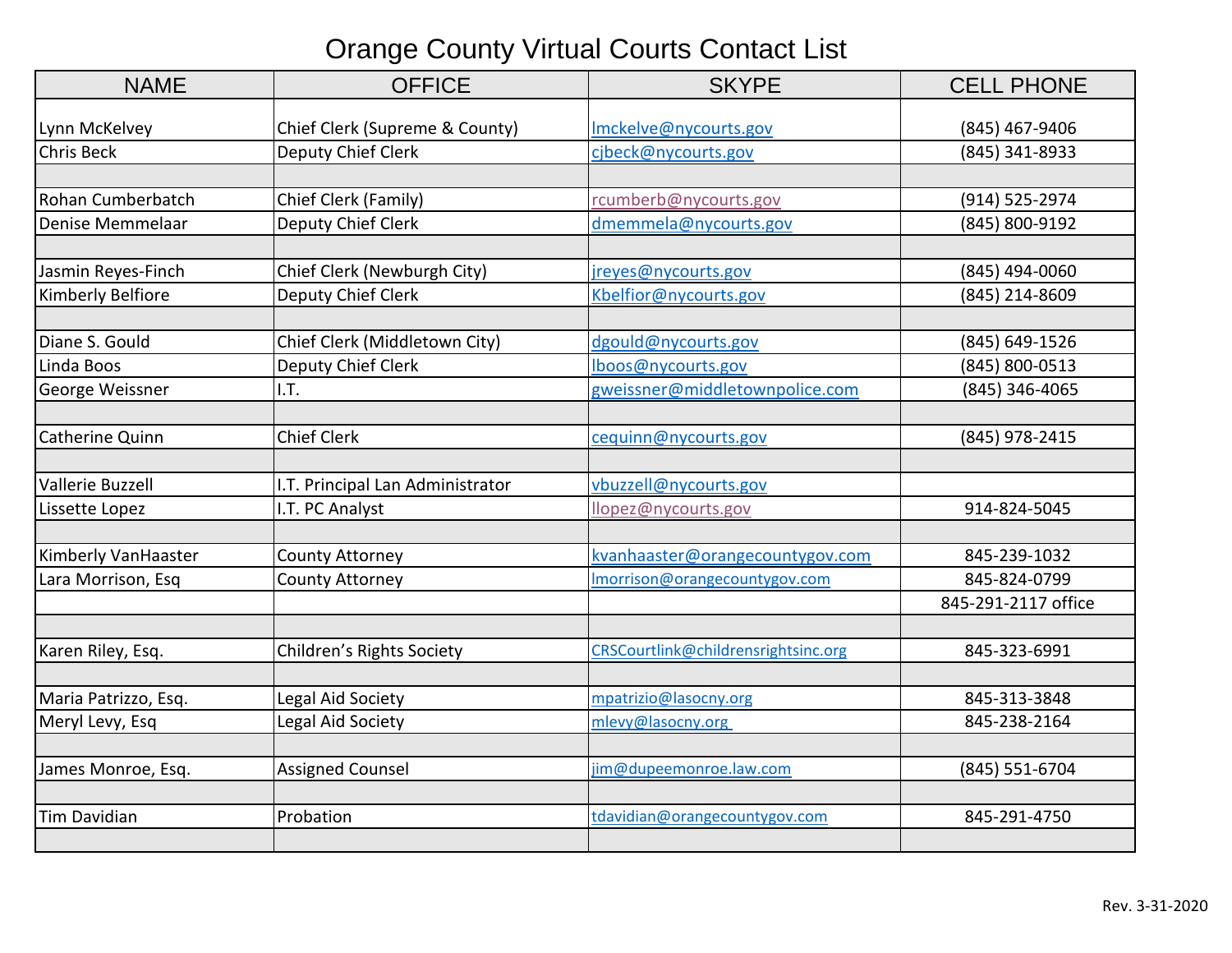| Scott Imhof                 | <b>DSS/SCU</b>              | simhof@orangecountygov.com        | 845-291-4387       |
|-----------------------------|-----------------------------|-----------------------------------|--------------------|
|                             |                             |                                   |                    |
| Sgt. Charles Ehlers         | Orange County Jail          | Ehlerscehlers@orangecountygov.com | 845-291-7769       |
| CO Phillip Leon             | Orange County Jail          | pleon@orangecountygov.com         | 845-291-7770       |
| <b>CO Michael Hernandez</b> | Orange County Jail          | mhernandez@orangecountygov.com    | 845-291-7771       |
|                             |                             |                                   |                    |
| Lt. Kevin Lahar             | City of Newburgh P.D.       | KLahar@cityofnewburgh-ny.gov      | (845) 596-7571     |
| Lt. Joe Burns               | City of Newburgh P.D.       | jburns@cityofnewburgh-ny.gov      | (845) 569-7525     |
| Nick Crispino               | City of Newburgh I.T. Dept. | ncrispino@cityofnewburgh-ny.gov   | (845) 569-7326     |
|                             |                             |                                   |                    |
| Lt. Frank Graziano          | City of Middletown P.D.     | fgraziano@middletownpolice.com    | $(845) 699 - 6003$ |
| Lt. Jeff Tholen             | City of Middletown P.D.     | jtholen@middletownpolice.com      | (201) 245-8881     |
|                             |                             |                                   |                    |